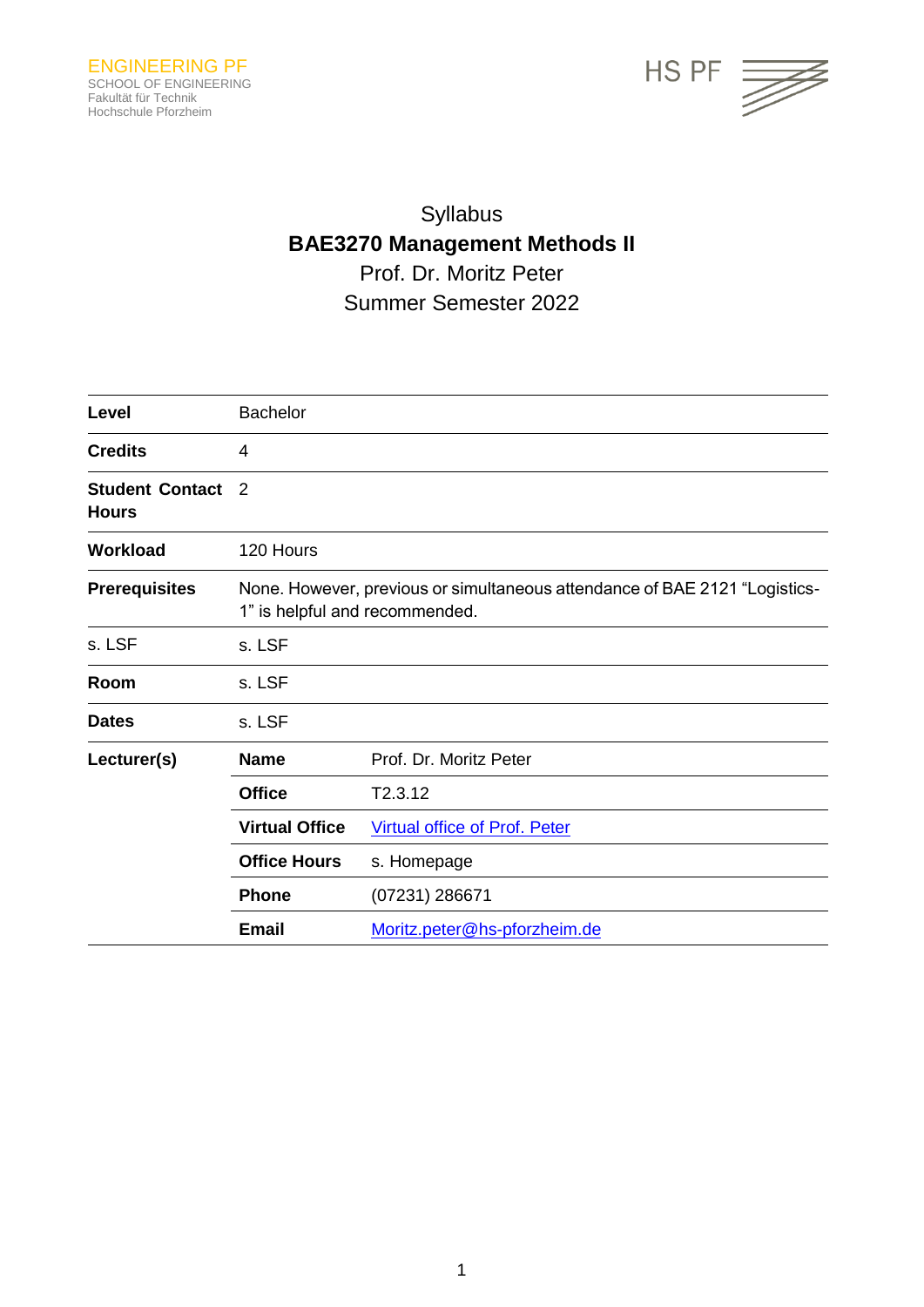## **Summary**

Negotiations are ubiquitous. For managers, and in particular for procurement managers, strong negotiation skills are an indispensable capability to achieve their corporate and personal objectives. Thus, this course is dedicated to the acquirement of a solid negotiation skill set.

### **Outline of the Course**

Course topics follow the structure of an exemplary negation process:

- Pre-bargaining phase: identification of own as well as counterparty's interests; alternatives, strengths/weaknesses, etc. Set-up of a suitable negotiation strategy; assignment of appropriate roles as well as tactics for the upcoming meetings (documented by a promising negotiation playbook)
- Bargaining phase: Taking and defending the lead in negotiation meetings before eventually reaching an agreement (documented by meaningful meeting minutes)
- Closing and follow up phase: Closing or cancelling the deal in a smart way. Supervision of adherence to agreements and reaction strategies to violations of agreements (documented by contract and letter/email exchange).

# **Course Intended Learning Outcomes and their Contribution to Program Intended Learning Outcomes / Program Goals**

|     | <b>Learning results</b>                                                                                                                                                     | <b>Contribution</b>                                                                                                                                                                                        |
|-----|-----------------------------------------------------------------------------------------------------------------------------------------------------------------------------|------------------------------------------------------------------------------------------------------------------------------------------------------------------------------------------------------------|
| 1.3 | Students demonstrate key knowledge in Business Ad-<br>ministration.                                                                                                         | Introduction to and communication of concepts and meth-<br>ods for the management of information and material flows<br>across functional and company borders.                                              |
| 3.1 | Students are able to apply analytical and critical think-<br>ing skills to complex problems.                                                                                | The focus is the transformation of limited thinking and<br>dealing confined to one's own company, processes and<br>results to a holistic view/planning/optimisation to achieve<br>overall process optimum. |
| 7.1 | For specific cases students demonstrate their ability<br>to understand and design cross-functional as well as<br>cross-company business processes in a global con-<br>text. | The aim is a holistic design and optimisation of corporate<br>network processes in order to increase cross-company<br>overall efficiency and its value.                                                    |

# **Teaching and Learning Approach**

This course has a threefold structure: In the first phase of the course a comprehensive introduction to relevant negotiation topics is provided (by lecture). In the second course-phase small group of students work on their group assignments. In the third phase of the course the results of the group work will be presented and individual feedback will be given.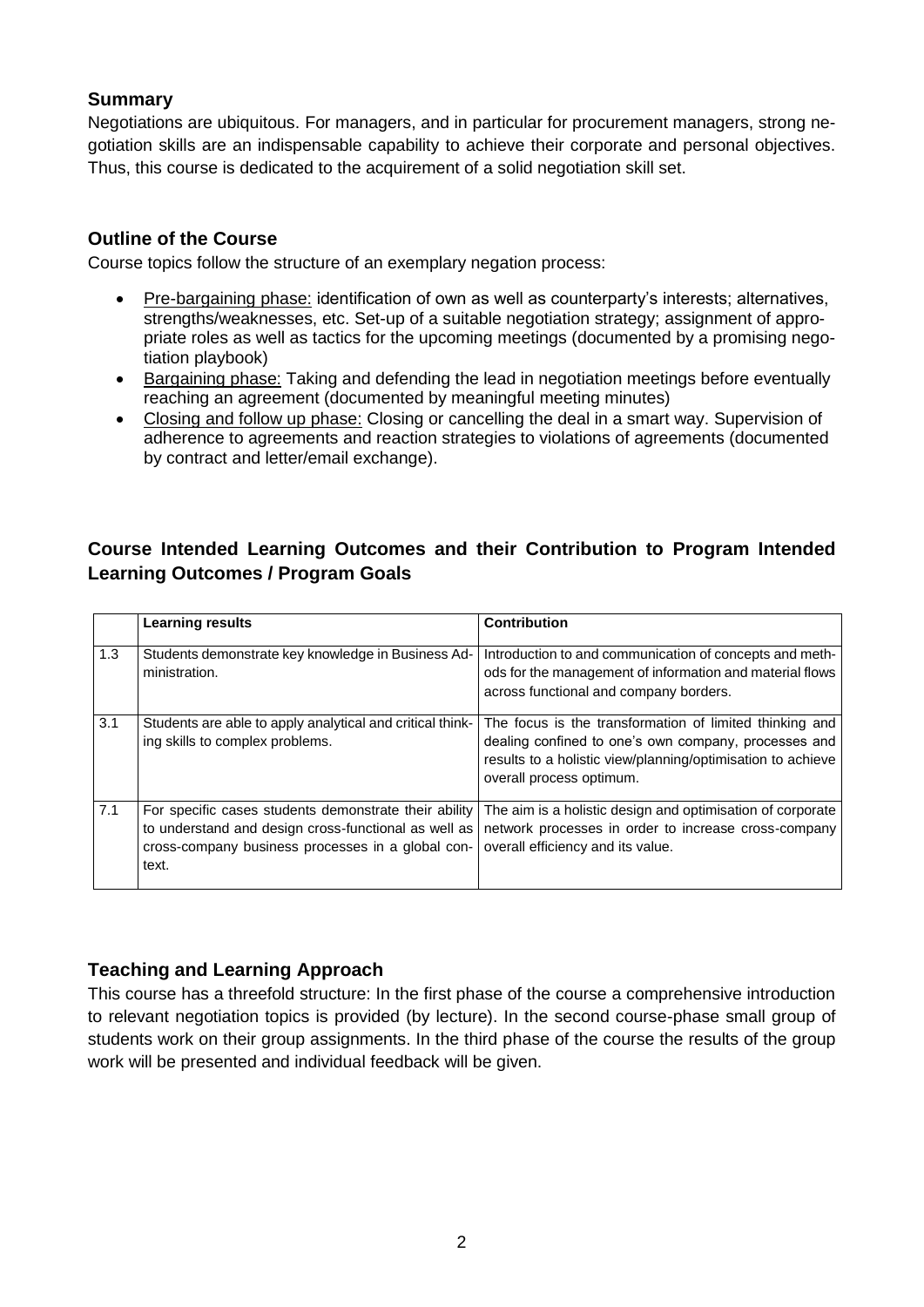## **Literature and Course Materials**

- (1) Downloads: lecture slides and additional materials
- (2) No mandatory textbook, but a few classic recommendations:
	- Fisher, R., Ury, W. L., & Patton, B. (1991). **Getting to Yes: Negotiating Agreement Without Giving In**. New York, NY: Penguin.
	- Lewicki, R. J., Saunders, D. M., & Barry, B. (2015). **Essentials of Negotiation** (6th ed.). New York, NY: McGraw-Hill.
	- Raiffa, H., Richardson, J., & Metcalfe, D. (2002). **Negotiation Analysis: The Science and Art of Collaborative Decision Making**. Cambridge, MA: Belknap.
	- Thompson, L. L. (2009). **The Mind and Heart of the Negotiator** (4th ed.). Upper Saddle River, NJ: Pearson.
	- … plus numerous books and articles on special interests in English & German [feel free to contact me for further recommendations]

## **Assessment**

Approximately 30 minutes presentation of final results and documents with individual contri-bution

**Grading scale**: (see SPO, allg. Teil, Neufassung vom 01.09.06, p. 20):

- $\bullet$  1 = excellent (pass grade) = outstanding work;
- $\bullet$  2 = good (pass grade) = work which is far above average
- $\bullet$  3 = satisfactory (pass grade) = average work;
- $\bullet$  4 = sufficient (pass grade) = work with shortcomings which still meets requirements
- 5 = insufficient (fail grade) =work with severe shortcomings, does not meet requirements

#### **Schedule**

 $s.$  LFS

# **Academic Integrity and Student Responsibility**

N/A

#### **Code of Conduct for Students**

- Read the syllabus
- Practice fair play to your fellow students
- Print and read the abstracts/notes before the lecture/exercise and take a look at it
- Please make sure to be on time and avoid to leave the lectures/exercises early
- Contribute to a pleasant atmosphere (i.e. silence)
- Solve your exercises independently
- Raise questions if you don't understand something

[Link to the Code of Conduct for online Teaching](https://e-campus.hs-pforzheim.de/business_pf/digital_learning_tools_links)